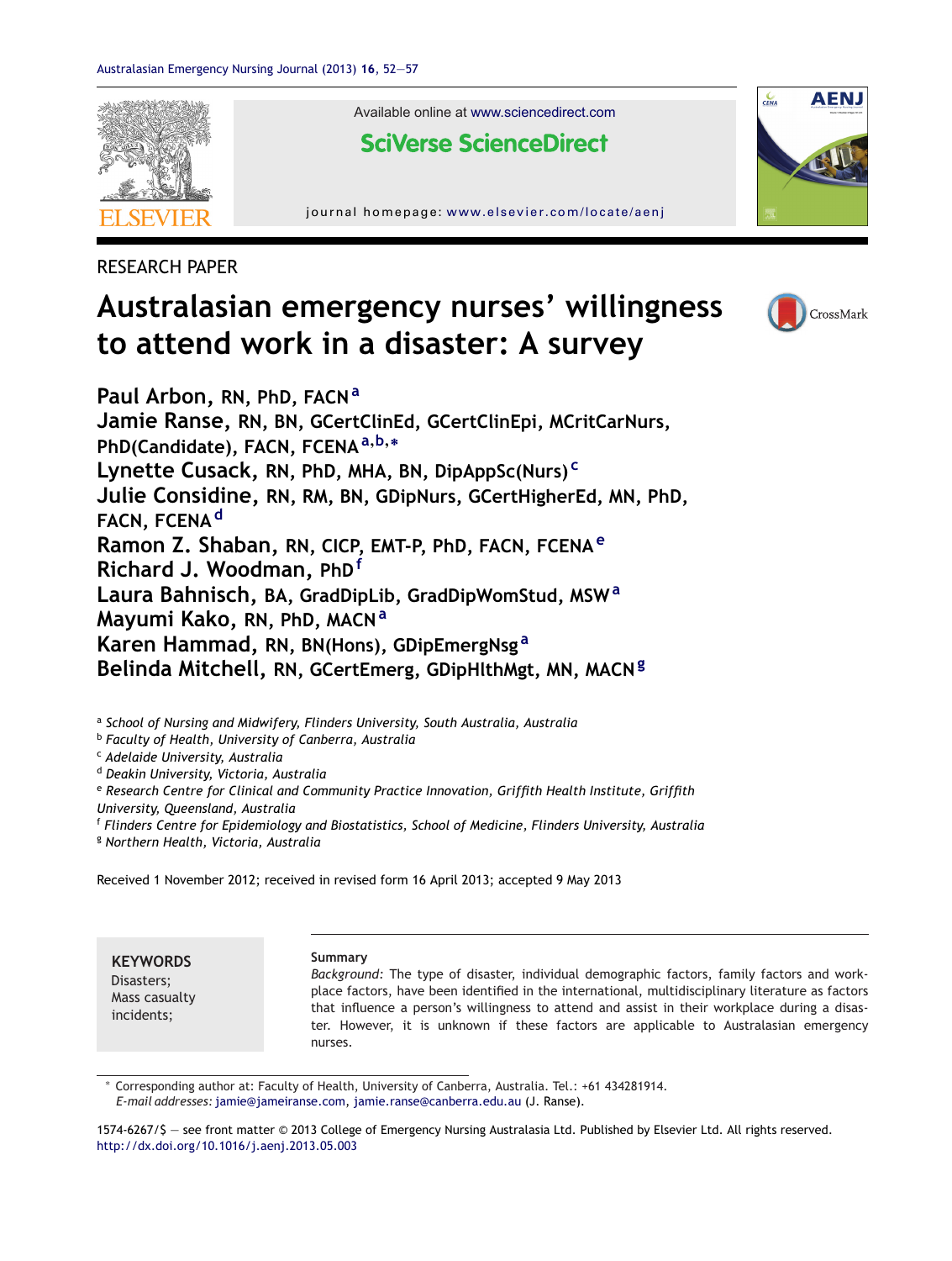Nurses; Emergency nursing; Australia; Willingness

*Aim:* The research aims to determine the extent to which Australasian emergency nurses are willing to attend their workplace in a disaster.

*Method:* This research was exploratory and descriptive study design, using online and paper based surveys as a means of data collection. Australasian emergency nurses from two Australasian emergency nursing colleges and four Australian hospitals were recruited to participate. Data analysis was conducted using both descriptive and inferential statistics.

*Results:* In total, 451 Australasian emergency nurses participated in this research. Participants were more willing to attend their workplace during a conventional disaster ( $p < 0.001$ ), if they worked full-time (*p* = 0.01), had received formal education pertaining to disasters (*p* ≤ 0.001), had a family disaster plan (*p* = 0.008), did not have children (*p* = 0.001) and worked in an environment in which they perceived their colleagues, managers and organisation to be prepared.

*Conclusions:* The factors thatinfluenced Australasian emergency nurses to attend their workplace in a disaster were similar to that described in the international multidisciplinary literature. Of particular note, improving disaster knowledge and skills, having a family disaster plan and improving the perceptions of the nurses' workplace preparedness can enhance the nurses' willingness to assist in a disaster.

© 2013 College of Emergency Nursing Australasia Ltd. Published by Elsevier Ltd. All rights reserved.

#### **What is known**

- Willingness of emergency nurses can be expressed in the broad areas of the types of disasters, individual demographic factors, family factors and workplace factors.
- Healthcare professionals' willingness literature is predominantly derived from data that relates to an international, interdisciplinary rather than Australasian nursing perspectives.

#### **What this paper adds**

- Formal postgraduate education enhances the willingness of emergency nurses to attend work in a disaster.
- Enhancing the perception of an organisation and colleague's readiness for disaster enhances the willingness of staff to attend work in a disaster.
- Willingness is not influenced by workplace factors such as the participant's hospital size (bed numbers) nor the hospital locality (metropolitan, rural or remote).

## **Introduction**

Emergency Management Australia broadly defines a disaster as a serious disruption to a community causing death, injury and/or property damage requiring mobilisation and organisation of resources beyond that of a normal day-to-day operational capacity.[1](#page-4-0) Australasian emergency nurses are frontline responders to disasters and are essential to health-based response and recovery.<sup>[2](#page-4-0)</sup> Fundamental to individual, community and societal recovery from disasters is emergency nurses' willingness to engage in disaster response. There is some literature on emergency nurses willingness to attend their workplace in a disaster.

A 'conventional disaster event' is an event such as an earthquake, fire or flood. Whereas a 'non-conventional disaster event' is an event such as a pandemic, chemical, biological or radiological. There is a higher willingness to work during conventional events when compared to non-conventional events. $3-6$  Concerning non-conventional events, willingness appears to be higher if the pathogen is known, preventable and treatable.<sup>[7,8](#page-4-0)</sup>

In terms of demographic factors and willingness, males are more willing to attend their workplace during a disaster than females. $4,5,8-12$  Additionally, the type and amount of disaster knowledge influences an individual's willingness to attend their workplace in a disaster.<sup>[13,14](#page-5-0)</sup> This is particularly true for non-conventional disasters, which decrease willing-ness to attend their workplace in a disaster.<sup>[8,15](#page-4-0)</sup> Employment status also influences willingness to attend work in a disaster with part-time workers less likely to attend their work during a disaster when compared to their full-time colleagues.<sup>[11,16](#page-5-0)</sup>

Willingness to attend work during a disaster is increased if an individuals' perceived threat of ill health to their families is reduced.<sup>11,17-20</sup> Additionally, the care of children, pets, and elders is of particular importance, creating a significant barrier to willingness to attend their work during a disaster.[4—6,8,10,11,17,19—24](#page-4-0)

Workplaces can influence the willingness of individuals, and specifically emergency nurses, to attend work in a disaster. Inadequate hospital disaster plans result in a lack of staff confidence in hospital preparedness, which subsequently has a negative influence on willingness to attend work.<sup>[20](#page-5-0)</sup> During the  $H_1N_1$  2009 pandemic in Australia, more than one third of emergency department staff became ill with influenzalike symptoms resulting in an average of 3.7 days away from work for each ill staff member.<sup>[25](#page-5-0)</sup>

# **Significance and aim**

It is not known whether the above-mentioned factors apply to Australasian emergency nurses' willingness to attend their workplace in a disaster. Understanding the influences on willingness to attend work during a disaster will have workforce implications and will enable health services to put in place strategies to maintain sufficient and appropriate services during or following a disaster. Additionally,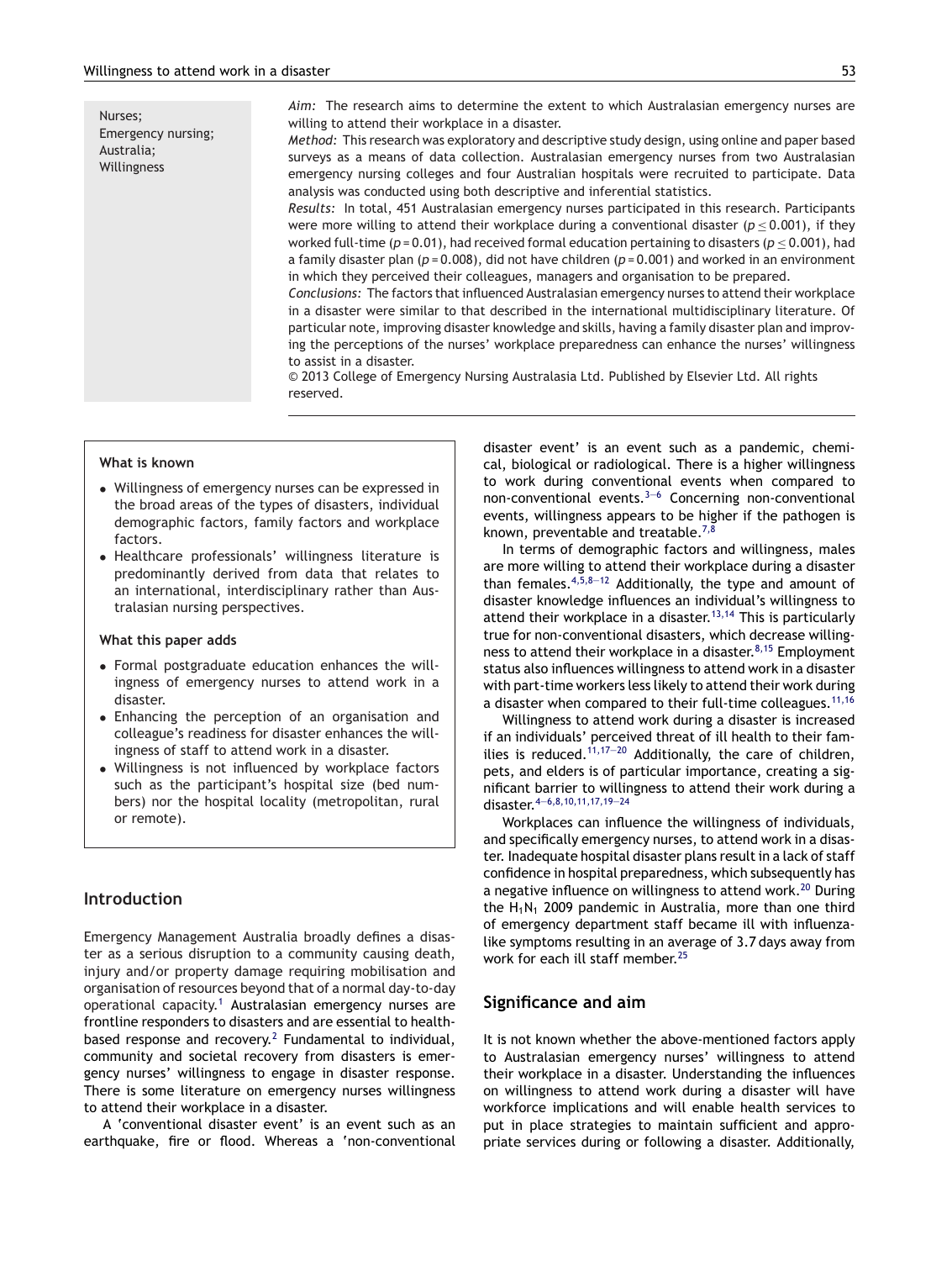research related to the willingness of nurses specifically is lacking in the published literature with many papers focused on a variety of healthcare professionals rather than nurses specifically.

The aim of this research was to determine the extent to which Australasian emergency nurses are willing to attend their workplace in a disaster, particularly in terms of educational preparedness and their knowledge of disasters, and their professional and personal responsibilities.

# **Method**

## **Design**

This research used an exploratory and descriptive design<sup>[26](#page-5-0)</sup> and study data was collected using a survey.

### **Population and sample**

The researched population were Australasian emergency nurses. The research sample included members of either the College of Emergency Nursing Australasia (CENA) or Australian College of Emergency Nursing (ACEN) who had current e-mail addresses with these Colleges. Additionally, the sample included emergency nurses employed in the emergency departments from four Australian hospitals each from a different state or territory.

#### **Instrument design**

No existing published and validated tool was located that was suitable for this study. As such, a survey tool was developed based on the professional expertise of the research team and themes from the existing literature. Content and face validity was established following a review of the survey by a panel of experts in emergency health care and disaster response. The survey was piloted on 21 emergency nurses from two Australian hospitals. The results of this pilot were summarised, discussed by the research team and minor amendments were made to tool in response to comments from the pilot.

#### **Participant recruitment**

CENA and ACEN distributed the survey via e-mail to approximately 800 and 520 members respectively. Additionally, four Australian hospitals distributed the survey to emergency nurses using local e-mail, staff intranet systems and staff noticeboards.

# **Data collection**

Online surveys are readily distributed, easy to complete and obviate researcher bias. $^{27}$  $^{27}$  $^{27}$  The survey used in this research was designed to be brief, taking less than 10 min to complete. Remark Web Survey Version  $4^{TM}$ , a secure online survey was used at all recruitment sites. Additionally, two hospitals elected to distribute the survey using a paper version. The paper version was completed by participants and

returned to a secure locked box within the participant's workplace.

#### **Data analysis**

The characteristics of the participants were explored using descriptive statistics. Univariate associations between the overall willingness to attend their workplace in a disaster and the characteristics of the participants were assessed using chi-squared tests of association. The willingness of emergency nurses to attend their workplace during one or more different types of disaster events was assessed using mixed effects logistic regression models. The dependent variable for these models was the willingness to attend their workplace (yes or no) and the independent variables, the type of event, and the demographic variable of interest. Data were analysed using STATA version 11.1 (2009).

#### **Protection of human participants**

Ethics approval to conduct this research was granted by the four Australian hospital, as well as the author's affiliated institutions. The research was conducted in accordance with the approved protocol and there were no withdrawals or complaints received. Surveys were anonymous and consent was implied when participants completed and returned their survey.

## **Results**

In total, 451 participants completed the survey. The mean age ( $\pm$ SD) of participants was 39.8 ( $\pm$ 9.71) years. The majority of the participants were female (*n* = 373, 84%).

## **Type of disaster**

The overwhelming majority of participants reported a willingness to attend their workplace in a disaster. There was some difference in their willingness with respect to attending their workplace in a conventional (*n* = 425, 97.7%) and non-conventional (*n* = 341, 86.3%) disaster. The odds of emergency nurses being willing to attend their workplace during a conventional disaster was 23.9 times higher than the odds of being willing to attend their workplace in a non-conventional disasters (OR = 23.9, 95% CI = 10.85—52.8, *p* ≤ 0.001).

## **Individual demographic factors**

Gender did not influence participants' willingness to attend their workplace in a disaster ( $\chi^2$  = 0.94, 1df, p = 0.33). In total, 92.2% of women (*n* = 1650) and 92.7% of men (*n* = 320) reported their willingness to attend work during a disaster. Additionally, participants' willingness to attend work during a disaster was not influenced by their employment classification, for example enrolled nurse (*n* = 14, 3.1%), registered nurse (*n* = 224, 49.7%) or clinical nurse specialist  $(n = 89, 19.7%)$  ( $\chi^2 = 7.02$ , 3df,  $p = 0.07$ ). However, participants who worked more than 0.5 full-time equivalent (FTE), but not full-time were 3.8 times more willing to attend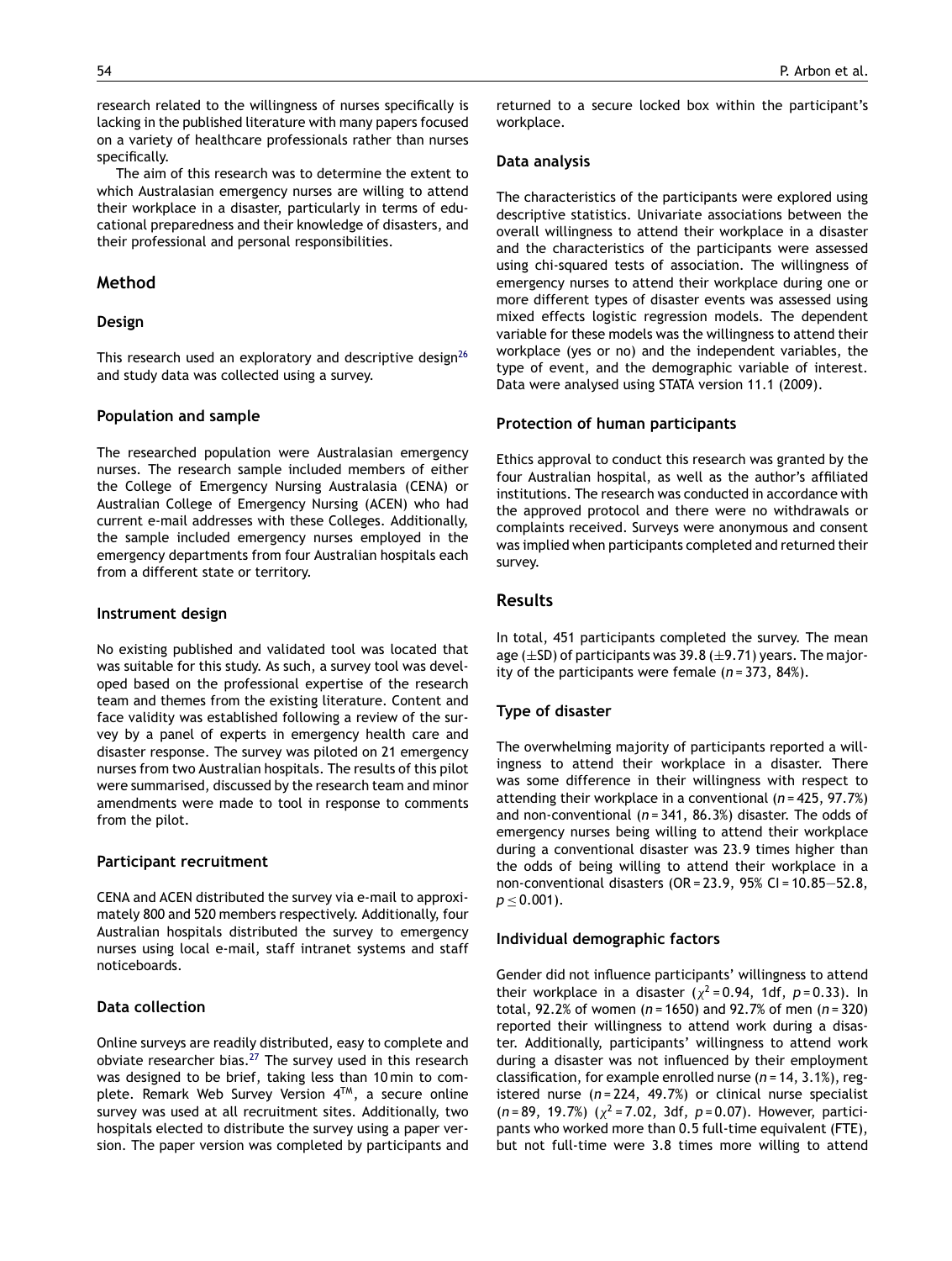their workplace in a disaster (OR =  $3.8$ ; 95% CI =  $1.17 - 12.55$ , *p* = 0.03) and those working full-time were 4.8 times more willing to attend their workplace in a disaster (OR = 4.8; 95%) CI = 1.44—15.85 *p* = 0.01) than those working less than 0.5 FTE (OR = 2.11; 95% CI = 0.89—5.04, *p* = 0.089). Only 12.9% (*n* = 58) of participants worked less than 0.5 full time equivalent.

There was no association between participants' willingness to attend work during a disaster and level of qualification, such as having a hospital certificate (*n* = 32, 7.1%), bachelor degree (*n* = 105, 23.3%) or postgraduate qualification (*n* = 148, 32.8%) (OR = 1.4, 95% CI = 0.9—2.2; *p* = 0.18). However, nurses were more than four times likely to be willing to attend work during a disaster if they had skills and/or knowledge in disasters (OR = 4.5, 95% CI = 1.3–16.0;  $p \le 0.001$ ). Nearly half of the participants (*n* = 217, 48.2%) indicated that they held a qualification that contained some disaster content, such as a qualification in emergency nursing, paramedicine, infectious diseases, disaster management or public health. Participants who held a qualification that included disaster content, were more than two times more likely to attend their workplace in a disaster than those who did not hold such a qualification (OR = 2.62; 95% CI = 1.11—6.19, *p* = 0.028). More than three-quarters (*n* = 384, 85.1%) of participants had completed a disaster-course such as a hospital education session, military training, MIMMS or AIMS. While not statistically significant, this education had a tendency to positively influence their willingness to attend their workplace in a disaster (OR = 2.11; 95% CI = 0.89—5.04, *p* = 0.089).

### **Family factors**

The majority of participants (*n* = 317, 72.9%) reported that they did not have an emergency plan for themselves and their families. The odds of participants with a disaster plan being willing to attend their workplace in a disaster were 7.74 times higher than the odds of nurses who did not have disaster plan (OR = 7.74, 95% CI = 1.72—34.94, *p* = 0.008).

In terms of living arrangements, 39.4% (*n* = 176) of participants lived with children, 34% (*n* = 152) lived with a partner/spouse and had no children, whilst 26.6% (*n* = 119) of participants lived alone or with other family/friends. The highest proportion of participants unwilling to attend their workplace in a disaster were those who lived with children  $(\chi^2 = 37.7, 2df, p = 0.001).$ 

## **Workplace factors**

Willingness was not influenced by the size of a participants' hospital of employment  $(OR = 0.91; 95\% CI = 0.61 - 1.34,$  $p = 0.63$ ). Participants' State or Territory ( $\chi^2 = 8.45$ , 7df, *p* = 0.29), and their hospital setting such as a tertiary, urban, rural and regional hospital ( $\chi^2$ =0.68, 3df; *p* = 0.88) did not influence their willingness to attend their workplace in a disaster. However, participants were more willing to attend their workplace in a disaster if they perceived that their nursing colleagues (OR = 2.63, 95% CI = 1.66—4.15, *p* ≤ 0.001), managers (OR = 2.04, 95%  $Cl = 1.36 - 3.07$ ,  $p = 0.001$ ), medical and allied health colleagues (OR = 2.60, 95% CI = 1.68–4.03,  $p \le 0.001$ ) and their employers, were prepared for a disaster (OR = 2.66, 95% CI = 1.75–4.06,  $p \le 0.001$ ).

#### **Discussion**

This research adds to the understanding of Australasian emergency nurses' willingness to attend their workplace in a disaster, and the factors that influence this willingness. Understanding these factors provides insight into the workforce implications and areas of focus for health services to maintain sufficient and appropriate services during or following a disaster. Overall, Australasian emergency nurses' are highly willing to attend their workplace in a disaster. However, the type of disaster, individual demographic factors, family factors and workplace factors, influenced their willingness.

### **Type of disaster**

Participants were more willing to attend work in a conventional disaster when compared to non-conventional disasters. These results are consistent with the international multidisciplinary literature. $3-6,14$  A possible explanation for this finding is that conventional disasters are more localised and visible, whereas non-conventional disasters are not.<sup>[6](#page-4-0)</sup> Strategies to increase the willingness of nurses to attend their workplace during non-conventional disasters that may considered by health services and policy makers may include availability of appropriate treatment, prophylaxis and appropriate infection control measures.  $4,8,15,21$ 

#### **Individual demographic factors**

In Australia 90.6% of nurses are female.<sup>[28](#page-5-0)</sup> However, gender did not influence the willingness of participants of this research to attend their workplace in a disaster. This finding is different to that of other studies that identified males to be more willing to attend in a disaster than females.  $4,5,8-12$ The explanation for this is difficult to determine and requires further investigation.

This research concurs with previous research that nurses who work part-time are less likely to attend their workplace during a disaster than those who work full-time.<sup>[11,16](#page-5-0)</sup> There are a number of possibilities to explain this finding, which has not been explored in detail in the disaster willingness literature, such as the relationship between working parttime as a nurse in an emergency department and having family responsibilities or other commitments.

The results from this research support the notion that nurses' with skills and knowledge related to disasters increase willingness to attend their workplace in disasters. $8,13-15,29$  However, concerns about the frequency and type of disaster training and education among Australasian emergency nurses have been raised.<sup>30–32</sup> This was exemplified in a study of Australasian emergency nurses highlighting that on average disaster training was last received 19.2 months prior to that research data collection.<sup>[7](#page-4-0)</sup> As such, disaster related content should be included in formal qualifications and more frequent informal courses and hospital education sessions should be conducted to enhance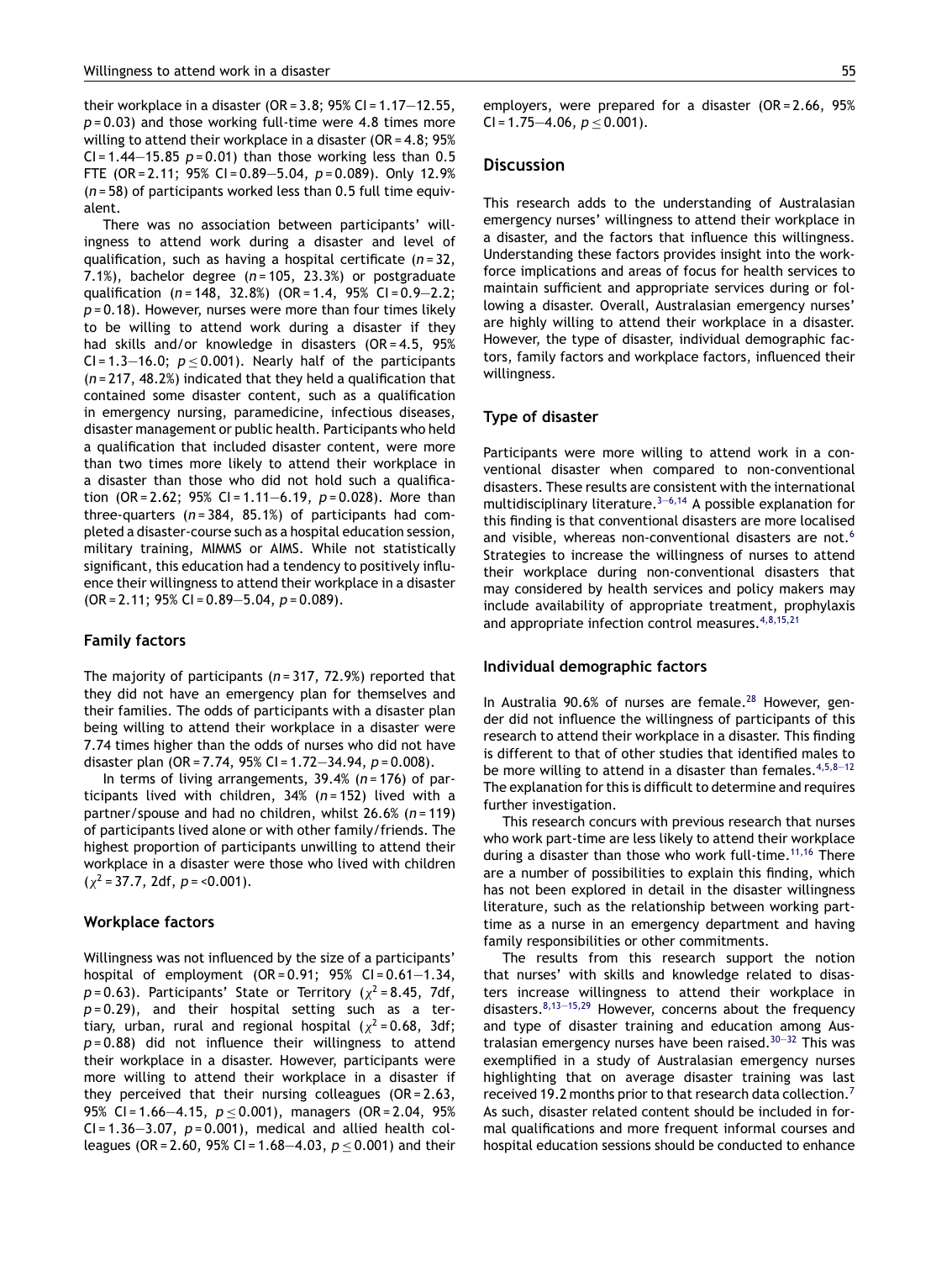<span id="page-4-0"></span>the willingness of emergency nurses to attend their workplace in a disaster.

# **Family factors**

This research has demonstrated that participants with a family disaster plan were eight times more willing to attend their workplace in a disaster. This is consistent with other research studies that show nurses who have higher personal preparedness, such as a home disaster plan, have correspondingly higher levels of willingness to attend their workplace in a disaster.<sup>5,33</sup> Nurses should be actively encouraged to develop family and personal disaster plans.

Carer responsibilities for children was a key factor that decreased emergency nurses' willingness to attend their workplace in a disaster. This finding is consistent with previously published literature that shows healthcare workers who have dependent children are less willing to work during a disaster when compared to those without dependent children.<sup>4,8,10,11,23</sup>. Family is a concern for healthcare professionals; as such it is of little surprise that the perceived ability or inability to communicate with family and friends, particularly during periods of quarantine or extended shifts, influences willingness to attend workplace in a disaster.<sup>6,24</sup>

## **Workplace factors**

Participants in this research were more willing to attend their workplace in a disaster if they perceived their nursing colleagues, managers, medical and allied health colleagues, and employers were prepared for disaster response. This finding is congruent with other studies in which willingness is influenced by the perceived level of hospital preparedness.<sup>[20](#page-5-0)</sup> As such, organisations should increase the perceptions of disaster preparedness amongst staff using available disaster preparedness checklists or action cards, undertaking routine disaster exercise, and having visible disaster plans.

# **Limitations**

The major limitation of this study was selection bias. The participants in this research were a self-selecting convenience sample recruited from the two Australasian emergency nursing Colleges and from four Australian hospitals. Therefore, the generalisability of the study findings to all Australasian emergency nurses is limited.

# **Conclusion**

This research is the first Australasian research of the factors that influence the willingness of Australasian emergency nurses to attend work in a disaster. This research has highlighted that willingness can be influenced by the type of disaster, individual demographic factors and workplace factors. Potentially, individuals, families and workplaces can influence their willingness by having improved formal disaster knowledge and skills, having a family disaster plan and improving the perception of workplace preparedness.

## **Author contributions**

All authors were responsible for the research conception, design and implementation of this research project. All authors contributed to the interpretation of the research findings. JR, LC and LB developed the initial publication outline. JR wrote the first draft manuscript. All authors reviewed the made critical revisions for important intellectual content and approved the final manuscript.

# **Funding**

This research was partially supported through a Flinders University, Industry Partnership Grant. Additional in-kind support to complete this project was provided by the authors various institutions.

# **Provenance and conflict of interest**

The following authors hold editorial positions within the Australasian Emergency Nursing Journal: Ramon Shaban is Editor-in-Chief; Julie Considine is Deputy Editor; and Jamie Ranse is Associate Editor (Disasters). Authors Shaban, Considine and Ranse had no role to play in the editorial management, peer review or editorial decision-making related to the paper whatsoever. Karen Hammad is a company director of the College of Emergency Nursing Australasia, which owns the Australasian Emergency Nursing Journal, and had no role in the editorial management, peer review or editorial decision-making of this paper. There are no other competing interests. This paper was not commissioned.

# **References**

- 1. [Emergency](http://refhub.elsevier.com/S1574-6267(13)00035-9/sbref0005) [Management](http://refhub.elsevier.com/S1574-6267(13)00035-9/sbref0005) [Australia.](http://refhub.elsevier.com/S1574-6267(13)00035-9/sbref0005) *[Australian](http://refhub.elsevier.com/S1574-6267(13)00035-9/sbref0005) [emergency](http://refhub.elsevier.com/S1574-6267(13)00035-9/sbref0005) [man](http://refhub.elsevier.com/S1574-6267(13)00035-9/sbref0005)[agement](http://refhub.elsevier.com/S1574-6267(13)00035-9/sbref0005) [glossary](http://refhub.elsevier.com/S1574-6267(13)00035-9/sbref0005)*[.](http://refhub.elsevier.com/S1574-6267(13)00035-9/sbref0005) [Canberra:](http://refhub.elsevier.com/S1574-6267(13)00035-9/sbref0005) [Attorney-General's](http://refhub.elsevier.com/S1574-6267(13)00035-9/sbref0005) [Department,](http://refhub.elsevier.com/S1574-6267(13)00035-9/sbref0005) [Australian](http://refhub.elsevier.com/S1574-6267(13)00035-9/sbref0005) [Government;](http://refhub.elsevier.com/S1574-6267(13)00035-9/sbref0005) [1998.](http://refhub.elsevier.com/S1574-6267(13)00035-9/sbref0005)
- 2. [Hammad](http://refhub.elsevier.com/S1574-6267(13)00035-9/sbref0010) [K,](http://refhub.elsevier.com/S1574-6267(13)00035-9/sbref0010) [Arbon](http://refhub.elsevier.com/S1574-6267(13)00035-9/sbref0010) [P,](http://refhub.elsevier.com/S1574-6267(13)00035-9/sbref0010) [Gebbie](http://refhub.elsevier.com/S1574-6267(13)00035-9/sbref0010) [K.](http://refhub.elsevier.com/S1574-6267(13)00035-9/sbref0010) [Emergency](http://refhub.elsevier.com/S1574-6267(13)00035-9/sbref0010) [nurses](http://refhub.elsevier.com/S1574-6267(13)00035-9/sbref0010) [and](http://refhub.elsevier.com/S1574-6267(13)00035-9/sbref0010) [disaster](http://refhub.elsevier.com/S1574-6267(13)00035-9/sbref0010) [response:](http://refhub.elsevier.com/S1574-6267(13)00035-9/sbref0010) [an](http://refhub.elsevier.com/S1574-6267(13)00035-9/sbref0010) [exploration](http://refhub.elsevier.com/S1574-6267(13)00035-9/sbref0010) [of](http://refhub.elsevier.com/S1574-6267(13)00035-9/sbref0010) [South](http://refhub.elsevier.com/S1574-6267(13)00035-9/sbref0010) [Australian](http://refhub.elsevier.com/S1574-6267(13)00035-9/sbref0010) [emergency](http://refhub.elsevier.com/S1574-6267(13)00035-9/sbref0010) [nurses'](http://refhub.elsevier.com/S1574-6267(13)00035-9/sbref0010) [knowledge](http://refhub.elsevier.com/S1574-6267(13)00035-9/sbref0010) [and](http://refhub.elsevier.com/S1574-6267(13)00035-9/sbref0010) [perceptions](http://refhub.elsevier.com/S1574-6267(13)00035-9/sbref0010) [of](http://refhub.elsevier.com/S1574-6267(13)00035-9/sbref0010) [their](http://refhub.elsevier.com/S1574-6267(13)00035-9/sbref0010) [roles](http://refhub.elsevier.com/S1574-6267(13)00035-9/sbref0010) [in](http://refhub.elsevier.com/S1574-6267(13)00035-9/sbref0010) [disaster](http://refhub.elsevier.com/S1574-6267(13)00035-9/sbref0010) [response.](http://refhub.elsevier.com/S1574-6267(13)00035-9/sbref0010) *[Aust](http://refhub.elsevier.com/S1574-6267(13)00035-9/sbref0010) [Emerg](http://refhub.elsevier.com/S1574-6267(13)00035-9/sbref0010) [Nurs](http://refhub.elsevier.com/S1574-6267(13)00035-9/sbref0010) [J](http://refhub.elsevier.com/S1574-6267(13)00035-9/sbref0010)* [2011;](http://refhub.elsevier.com/S1574-6267(13)00035-9/sbref0010)**[14](http://refhub.elsevier.com/S1574-6267(13)00035-9/sbref0010)**[\(2\):87](http://refhub.elsevier.com/S1574-6267(13)00035-9/sbref0010)—[94.](http://refhub.elsevier.com/S1574-6267(13)00035-9/sbref0010)
- 3. [Cone](http://refhub.elsevier.com/S1574-6267(13)00035-9/sbref0015) [D,](http://refhub.elsevier.com/S1574-6267(13)00035-9/sbref0015) [Cummings](http://refhub.elsevier.com/S1574-6267(13)00035-9/sbref0015) [B.](http://refhub.elsevier.com/S1574-6267(13)00035-9/sbref0015) [Hospital](http://refhub.elsevier.com/S1574-6267(13)00035-9/sbref0015) [disaster](http://refhub.elsevier.com/S1574-6267(13)00035-9/sbref0015) [staffing:](http://refhub.elsevier.com/S1574-6267(13)00035-9/sbref0015) [if](http://refhub.elsevier.com/S1574-6267(13)00035-9/sbref0015) [you](http://refhub.elsevier.com/S1574-6267(13)00035-9/sbref0015) [call,](http://refhub.elsevier.com/S1574-6267(13)00035-9/sbref0015) [will](http://refhub.elsevier.com/S1574-6267(13)00035-9/sbref0015) [they](http://refhub.elsevier.com/S1574-6267(13)00035-9/sbref0015) [come?](http://refhub.elsevier.com/S1574-6267(13)00035-9/sbref0015) *[Am](http://refhub.elsevier.com/S1574-6267(13)00035-9/sbref0015) [J](http://refhub.elsevier.com/S1574-6267(13)00035-9/sbref0015) [Disast](http://refhub.elsevier.com/S1574-6267(13)00035-9/sbref0015) [Med](http://refhub.elsevier.com/S1574-6267(13)00035-9/sbref0015)* [2006;](http://refhub.elsevier.com/S1574-6267(13)00035-9/sbref0015)**[1](http://refhub.elsevier.com/S1574-6267(13)00035-9/sbref0015)**[\(1\):28](http://refhub.elsevier.com/S1574-6267(13)00035-9/sbref0015)—[36.](http://refhub.elsevier.com/S1574-6267(13)00035-9/sbref0015)
- 4. [Steffen](http://refhub.elsevier.com/S1574-6267(13)00035-9/sbref0020) [C,](http://refhub.elsevier.com/S1574-6267(13)00035-9/sbref0020) [Masterson](http://refhub.elsevier.com/S1574-6267(13)00035-9/sbref0020) [L,](http://refhub.elsevier.com/S1574-6267(13)00035-9/sbref0020) [Christos](http://refhub.elsevier.com/S1574-6267(13)00035-9/sbref0020) [S,](http://refhub.elsevier.com/S1574-6267(13)00035-9/sbref0020) [Kordick](http://refhub.elsevier.com/S1574-6267(13)00035-9/sbref0020) [M.](http://refhub.elsevier.com/S1574-6267(13)00035-9/sbref0020) [Willingness](http://refhub.elsevier.com/S1574-6267(13)00035-9/sbref0020) [to](http://refhub.elsevier.com/S1574-6267(13)00035-9/sbref0020) [respond:](http://refhub.elsevier.com/S1574-6267(13)00035-9/sbref0020) [of](http://refhub.elsevier.com/S1574-6267(13)00035-9/sbref0020) [emergency](http://refhub.elsevier.com/S1574-6267(13)00035-9/sbref0020) [department](http://refhub.elsevier.com/S1574-6267(13)00035-9/sbref0020) [personnel](http://refhub.elsevier.com/S1574-6267(13)00035-9/sbref0020) [and](http://refhub.elsevier.com/S1574-6267(13)00035-9/sbref0020) [their](http://refhub.elsevier.com/S1574-6267(13)00035-9/sbref0020) [pre](http://refhub.elsevier.com/S1574-6267(13)00035-9/sbref0020)[dicted](http://refhub.elsevier.com/S1574-6267(13)00035-9/sbref0020) [participation](http://refhub.elsevier.com/S1574-6267(13)00035-9/sbref0020) [in](http://refhub.elsevier.com/S1574-6267(13)00035-9/sbref0020) [mass](http://refhub.elsevier.com/S1574-6267(13)00035-9/sbref0020) [casualty](http://refhub.elsevier.com/S1574-6267(13)00035-9/sbref0020) [terrorist](http://refhub.elsevier.com/S1574-6267(13)00035-9/sbref0020) [events.](http://refhub.elsevier.com/S1574-6267(13)00035-9/sbref0020) *[J](http://refhub.elsevier.com/S1574-6267(13)00035-9/sbref0020) [Emerg](http://refhub.elsevier.com/S1574-6267(13)00035-9/sbref0020) [Med](http://refhub.elsevier.com/S1574-6267(13)00035-9/sbref0020)* [2009;](http://refhub.elsevier.com/S1574-6267(13)00035-9/sbref0020)**[36](http://refhub.elsevier.com/S1574-6267(13)00035-9/sbref0020)**[\(1\):43](http://refhub.elsevier.com/S1574-6267(13)00035-9/sbref0020)—[9.](http://refhub.elsevier.com/S1574-6267(13)00035-9/sbref0020)
- 5. [Qureshi](http://refhub.elsevier.com/S1574-6267(13)00035-9/sbref0025) [K,](http://refhub.elsevier.com/S1574-6267(13)00035-9/sbref0025) [Gershon](http://refhub.elsevier.com/S1574-6267(13)00035-9/sbref0025) [RR,](http://refhub.elsevier.com/S1574-6267(13)00035-9/sbref0025) [Sherman](http://refhub.elsevier.com/S1574-6267(13)00035-9/sbref0025) [MF,](http://refhub.elsevier.com/S1574-6267(13)00035-9/sbref0025) [Straub](http://refhub.elsevier.com/S1574-6267(13)00035-9/sbref0025) [T,](http://refhub.elsevier.com/S1574-6267(13)00035-9/sbref0025) [Gebbie](http://refhub.elsevier.com/S1574-6267(13)00035-9/sbref0025) [E,](http://refhub.elsevier.com/S1574-6267(13)00035-9/sbref0025) [McCol](http://refhub.elsevier.com/S1574-6267(13)00035-9/sbref0025)[lum](http://refhub.elsevier.com/S1574-6267(13)00035-9/sbref0025) [M,](http://refhub.elsevier.com/S1574-6267(13)00035-9/sbref0025) [et](http://refhub.elsevier.com/S1574-6267(13)00035-9/sbref0025) [al.](http://refhub.elsevier.com/S1574-6267(13)00035-9/sbref0025) [Health](http://refhub.elsevier.com/S1574-6267(13)00035-9/sbref0025) [care](http://refhub.elsevier.com/S1574-6267(13)00035-9/sbref0025) [workers'](http://refhub.elsevier.com/S1574-6267(13)00035-9/sbref0025) [ability](http://refhub.elsevier.com/S1574-6267(13)00035-9/sbref0025) [and](http://refhub.elsevier.com/S1574-6267(13)00035-9/sbref0025) [willingness](http://refhub.elsevier.com/S1574-6267(13)00035-9/sbref0025) [to](http://refhub.elsevier.com/S1574-6267(13)00035-9/sbref0025) [report](http://refhub.elsevier.com/S1574-6267(13)00035-9/sbref0025) [to](http://refhub.elsevier.com/S1574-6267(13)00035-9/sbref0025) [duty](http://refhub.elsevier.com/S1574-6267(13)00035-9/sbref0025) [during](http://refhub.elsevier.com/S1574-6267(13)00035-9/sbref0025) [catastrophic](http://refhub.elsevier.com/S1574-6267(13)00035-9/sbref0025) [disasters.](http://refhub.elsevier.com/S1574-6267(13)00035-9/sbref0025) *[J](http://refhub.elsevier.com/S1574-6267(13)00035-9/sbref0025) [Urban](http://refhub.elsevier.com/S1574-6267(13)00035-9/sbref0025) [Health](http://refhub.elsevier.com/S1574-6267(13)00035-9/sbref0025)* [2005;](http://refhub.elsevier.com/S1574-6267(13)00035-9/sbref0025)**[82](http://refhub.elsevier.com/S1574-6267(13)00035-9/sbref0025)**[\(3\):378—88.](http://refhub.elsevier.com/S1574-6267(13)00035-9/sbref0025)
- 6. [Smith](http://refhub.elsevier.com/S1574-6267(13)00035-9/sbref0030) [EC,](http://refhub.elsevier.com/S1574-6267(13)00035-9/sbref0030) [Burkle](http://refhub.elsevier.com/S1574-6267(13)00035-9/sbref0030) [Jr](http://refhub.elsevier.com/S1574-6267(13)00035-9/sbref0030) [FM,](http://refhub.elsevier.com/S1574-6267(13)00035-9/sbref0030) [Archer](http://refhub.elsevier.com/S1574-6267(13)00035-9/sbref0030) [FL.](http://refhub.elsevier.com/S1574-6267(13)00035-9/sbref0030) [Paramedics'](http://refhub.elsevier.com/S1574-6267(13)00035-9/sbref0030) [perceptions](http://refhub.elsevier.com/S1574-6267(13)00035-9/sbref0030) [of](http://refhub.elsevier.com/S1574-6267(13)00035-9/sbref0030) [risk](http://refhub.elsevier.com/S1574-6267(13)00035-9/sbref0030) [and](http://refhub.elsevier.com/S1574-6267(13)00035-9/sbref0030) [willingness](http://refhub.elsevier.com/S1574-6267(13)00035-9/sbref0030) [to](http://refhub.elsevier.com/S1574-6267(13)00035-9/sbref0030) [work](http://refhub.elsevier.com/S1574-6267(13)00035-9/sbref0030) [during](http://refhub.elsevier.com/S1574-6267(13)00035-9/sbref0030) [disasters.](http://refhub.elsevier.com/S1574-6267(13)00035-9/sbref0030) *[Aust](http://refhub.elsevier.com/S1574-6267(13)00035-9/sbref0030) [J](http://refhub.elsevier.com/S1574-6267(13)00035-9/sbref0030) [Emerg](http://refhub.elsevier.com/S1574-6267(13)00035-9/sbref0030) [Manage](http://refhub.elsevier.com/S1574-6267(13)00035-9/sbref0030)* [2009;](http://refhub.elsevier.com/S1574-6267(13)00035-9/sbref0030)**[24](http://refhub.elsevier.com/S1574-6267(13)00035-9/sbref0030)**[\(3\):21—7.](http://refhub.elsevier.com/S1574-6267(13)00035-9/sbref0030)
- 7. [Considine](http://refhub.elsevier.com/S1574-6267(13)00035-9/sbref0035) [J,](http://refhub.elsevier.com/S1574-6267(13)00035-9/sbref0035) [Mitchell](http://refhub.elsevier.com/S1574-6267(13)00035-9/sbref0035) [B.](http://refhub.elsevier.com/S1574-6267(13)00035-9/sbref0035) [Chemical,](http://refhub.elsevier.com/S1574-6267(13)00035-9/sbref0035) [biological](http://refhub.elsevier.com/S1574-6267(13)00035-9/sbref0035) [and](http://refhub.elsevier.com/S1574-6267(13)00035-9/sbref0035) [radiological](http://refhub.elsevier.com/S1574-6267(13)00035-9/sbref0035) [incidents:](http://refhub.elsevier.com/S1574-6267(13)00035-9/sbref0035) [preparedness](http://refhub.elsevier.com/S1574-6267(13)00035-9/sbref0035) [and](http://refhub.elsevier.com/S1574-6267(13)00035-9/sbref0035) [perceptions](http://refhub.elsevier.com/S1574-6267(13)00035-9/sbref0035) [of](http://refhub.elsevier.com/S1574-6267(13)00035-9/sbref0035) [emergency](http://refhub.elsevier.com/S1574-6267(13)00035-9/sbref0035) [nurses.](http://refhub.elsevier.com/S1574-6267(13)00035-9/sbref0035) *[Disasters](http://refhub.elsevier.com/S1574-6267(13)00035-9/sbref0035)* [2009;](http://refhub.elsevier.com/S1574-6267(13)00035-9/sbref0035)**[33](http://refhub.elsevier.com/S1574-6267(13)00035-9/sbref0035)**[\(3\):482—97.](http://refhub.elsevier.com/S1574-6267(13)00035-9/sbref0035)
- 8. [Grimes](http://refhub.elsevier.com/S1574-6267(13)00035-9/sbref0040) [DE,](http://refhub.elsevier.com/S1574-6267(13)00035-9/sbref0040) [Mendias](http://refhub.elsevier.com/S1574-6267(13)00035-9/sbref0040) [EP.](http://refhub.elsevier.com/S1574-6267(13)00035-9/sbref0040) [Nurses'](http://refhub.elsevier.com/S1574-6267(13)00035-9/sbref0040) [intentions](http://refhub.elsevier.com/S1574-6267(13)00035-9/sbref0040) [to](http://refhub.elsevier.com/S1574-6267(13)00035-9/sbref0040) [respond](http://refhub.elsevier.com/S1574-6267(13)00035-9/sbref0040) [to](http://refhub.elsevier.com/S1574-6267(13)00035-9/sbref0040) [bioter](http://refhub.elsevier.com/S1574-6267(13)00035-9/sbref0040)[rorism](http://refhub.elsevier.com/S1574-6267(13)00035-9/sbref0040) [and](http://refhub.elsevier.com/S1574-6267(13)00035-9/sbref0040) [other](http://refhub.elsevier.com/S1574-6267(13)00035-9/sbref0040) [infectious](http://refhub.elsevier.com/S1574-6267(13)00035-9/sbref0040) [disease](http://refhub.elsevier.com/S1574-6267(13)00035-9/sbref0040) [emergencies.](http://refhub.elsevier.com/S1574-6267(13)00035-9/sbref0040) *[Nurs](http://refhub.elsevier.com/S1574-6267(13)00035-9/sbref0040) [Outlook](http://refhub.elsevier.com/S1574-6267(13)00035-9/sbref0040)* [2010;](http://refhub.elsevier.com/S1574-6267(13)00035-9/sbref0040)**[58](http://refhub.elsevier.com/S1574-6267(13)00035-9/sbref0040)**[\(1\):10](http://refhub.elsevier.com/S1574-6267(13)00035-9/sbref0040)—[6.](http://refhub.elsevier.com/S1574-6267(13)00035-9/sbref0040)
- 9. [Butsashvili](http://refhub.elsevier.com/S1574-6267(13)00035-9/sbref0045) [M,](http://refhub.elsevier.com/S1574-6267(13)00035-9/sbref0045) [Triner](http://refhub.elsevier.com/S1574-6267(13)00035-9/sbref0045) [W,](http://refhub.elsevier.com/S1574-6267(13)00035-9/sbref0045) [Kamkamidze](http://refhub.elsevier.com/S1574-6267(13)00035-9/sbref0045) [G,](http://refhub.elsevier.com/S1574-6267(13)00035-9/sbref0045) [Kajaia](http://refhub.elsevier.com/S1574-6267(13)00035-9/sbref0045) [M,](http://refhub.elsevier.com/S1574-6267(13)00035-9/sbref0045) [McNutt](http://refhub.elsevier.com/S1574-6267(13)00035-9/sbref0045) [LA.](http://refhub.elsevier.com/S1574-6267(13)00035-9/sbref0045) *[Knowledge](http://refhub.elsevier.com/S1574-6267(13)00035-9/sbref0045) [and](http://refhub.elsevier.com/S1574-6267(13)00035-9/sbref0045) [anticipated](http://refhub.elsevier.com/S1574-6267(13)00035-9/sbref0045) [behavior](http://refhub.elsevier.com/S1574-6267(13)00035-9/sbref0045) [of](http://refhub.elsevier.com/S1574-6267(13)00035-9/sbref0045) [health](http://refhub.elsevier.com/S1574-6267(13)00035-9/sbref0045) [care](http://refhub.elsevier.com/S1574-6267(13)00035-9/sbref0045) [workers](http://refhub.elsevier.com/S1574-6267(13)00035-9/sbref0045)*